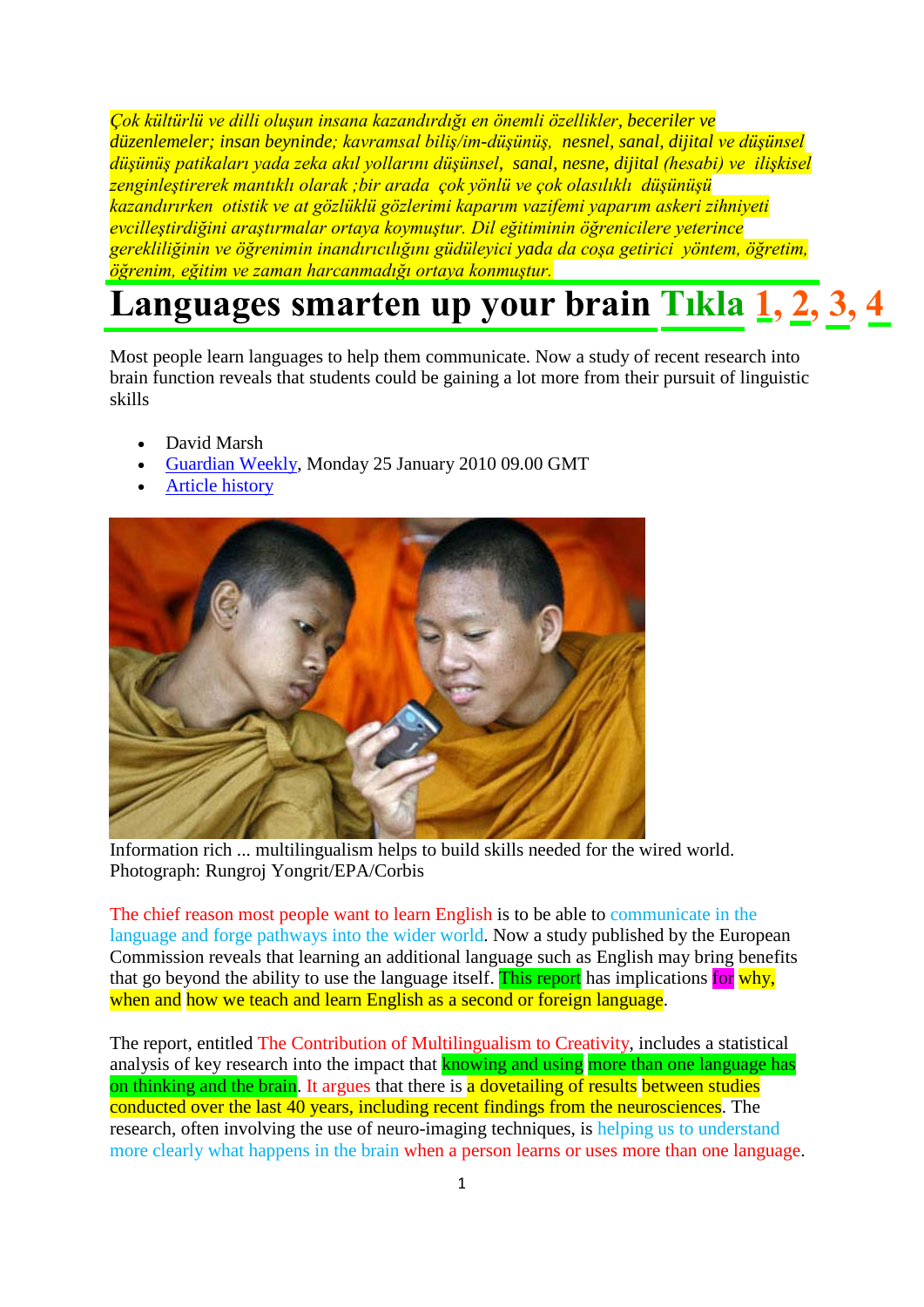One of the significant findings for English language teaching is that changes in the brain's electrical activity may occur much earlier than previously thought. It has been assumed that only command of different languages at very high levels would have an impact on brain function. But this study suggests that changes in the brain may start even in the earlier stages of language learning. This has implications for not only recognising the value of partial language competences, but also for understanding why certain language learning methodologies bring better results than others.

The report identifies six areas in which the multilingual mind differs in some way to the monolingual mind. The term multilingual is used to describe people who use more than one language in their day-to-day lives. What we believe is significant about the evidence clusters is the similarity of outcomes resulting from different research approaches, and how they strengthen the position of foreign language learning by describing distinct types of added value. Most of the advantages described support overall competence-building for life and work in modern, information-rich, internet environments.

The benefits reported include enhanced capacity for learning whereby knowledge of languages can lead to superior memory function, especially short-term "working" memory. This enables the brain to hold information longer while the thinking processes are engaged, which can have a profound impact on cognitive function. One implication is the positive impact of languages on the learning of other subjects.

Another cluster concerns enhanced mental flexibility. This involves neural pathways being opened up, which extends the capacity to think and opens access to differing avenues for thought. Languages appear to exercise the brain as if it were a muscle and flexibility links directly to the development of digital literacies. For instance, some of the research in this area looks at the advantages of language knowledge in relation to the speed and accuracy of decision making when using multimedia such as gaming.

Enhanced problem-solving capability is also reported. This involves superior performance in problem solving, which is cognitively demanding, including abstract thinking skills, higher concept formation skills and **creative hypothesis formulation**. It is about strengthening our capacity to identify, understand and solve problems. One aspect is the ability to ignore distracting and irrelevant information and focus on a given task. Another involves further development skills in the simultaneous handling of more than one task at a given time, otherwise known as multi-tasking.

Greater understanding of how language functions and is used to achieve specific goals in life acts as the fourth cluster. This meta linguistic ability involves being able to "go beyond the words", helping an individual develop communication skills in both their first language and others. This is closely linked to enhanced interpersonal communication awareness and skills whereby people are better able to perceive the communicative needs of others, be more insightful in "reading" situations through contextual sensitivity, and develop interactional skills in communication.

Finally the study reports on research that links knowledge of languages to a slowdown of agerelated mental diminishment such as certain forms of dementia. Language knowledge appears to reduce the rate of decline of certain cognitive processes as a person ages, by helping the brain tolerate pathologies. This resistance to neuropathological damage is considered to be in